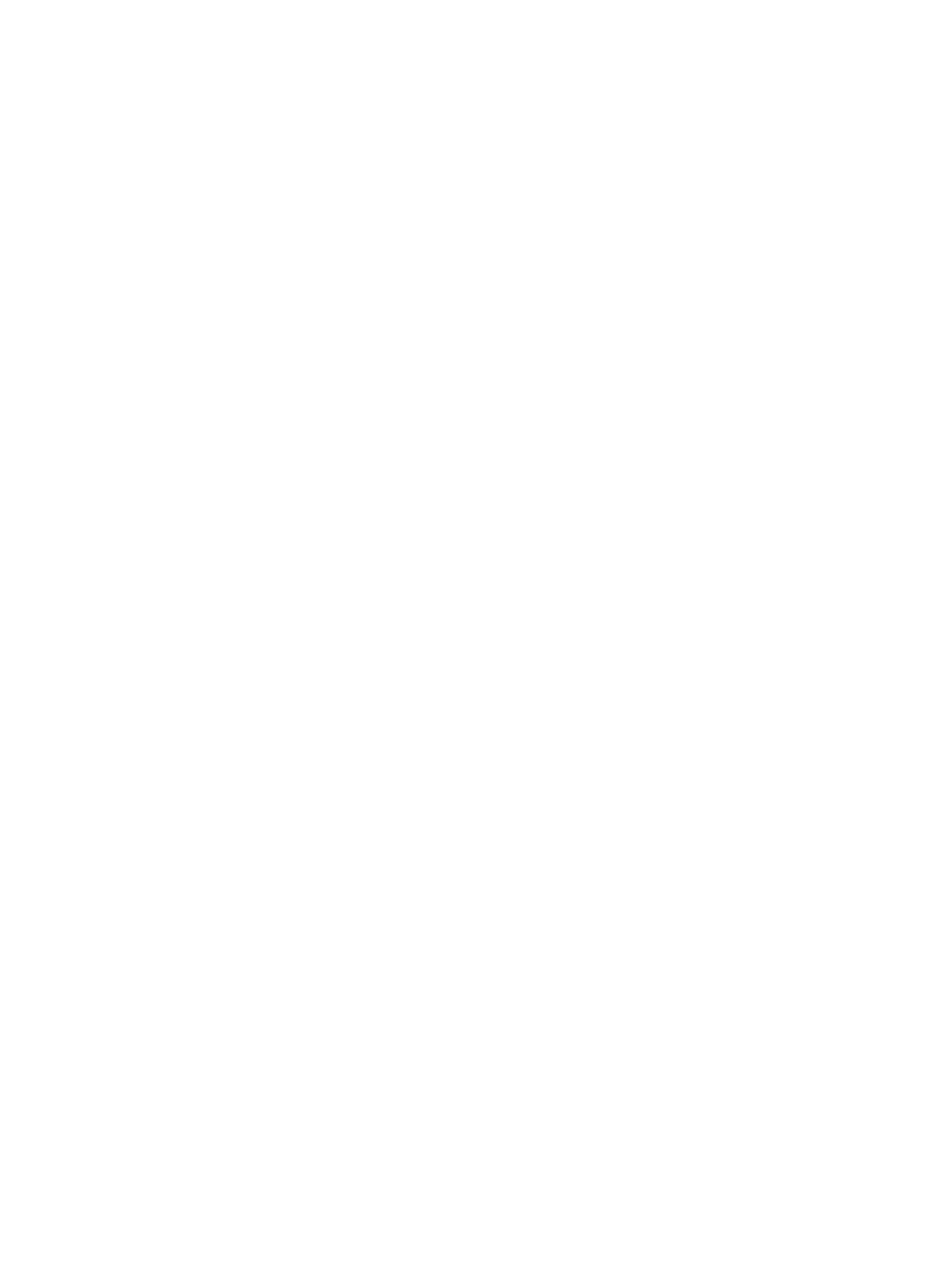#### **I. Introduction**

In the United States law corporate merger and division is considered a sub-category of corporate "reorganization" in the context of tax law, and does not trigger taxation of unrealized income for the corporations or the shareholders. The underlying theory is that "merely a new form of the previous participation in an enterprise involving no change of substance in the rights and relations of interested parties one to another or corporate assets"<sup>1)</sup> does not justify taxing gains or deducting losses built in an asset. Traditionally the concept of tax-free corporate reorganization has not existed in Korean law and the rules for merger and division were pervaded by a mystic theory of the "fusion of juridical personalities" extrapolated from corporate law metaphysics. The advent of economic crisis in 1997 and 1998 necessitated a revolutionary change, however. In desperately attempting to overcome the crisis, Korea had to restructure its banks and business firms, for reallocating capital to more efficient users. To help facilitate this process, Korea vastly reformed its corporate, labor as well as taxation laws. The corporate law introduced the new concept of corporate division and also reshuffled merger rules. Labor law was revised to permit leniency in dismissing employees, in particular, in connection with corporate restructuring. Tax law was revised to enable tax-free reorganization in incorporation, merger, division and other forms of corporate restructuring.

The thesis of this paper is that Korean corporate and tax law regarding mergers, division and other forms of restructuring is a product of a hap-hazardous historical development, juxtaposing real world problems and metaphysical legal dogma. Traditionally the Korean scholarship of merger law was obsessed with an archaic and arcane discussions imported from an old and now defunct German theory. This metaphysical theory proved irrelevant during the economic crisis and the subsequent law reforms, and the legal community faced the task of rewriting the rules for corporate restructuring. Unfortunately, this task was dominated by a superficial and dogmatized understanding of foreign laws, and only resulted in importing the hard shell of foreign legal concepts. A full analysis of this thesis would require canvassing diverse dimensions of the corporate and taxation law, but the scope of this paper will

<sup>1)</sup> Bazeley v. CIR, 331 US 737, reh'g denied, 332 US 752 (1947).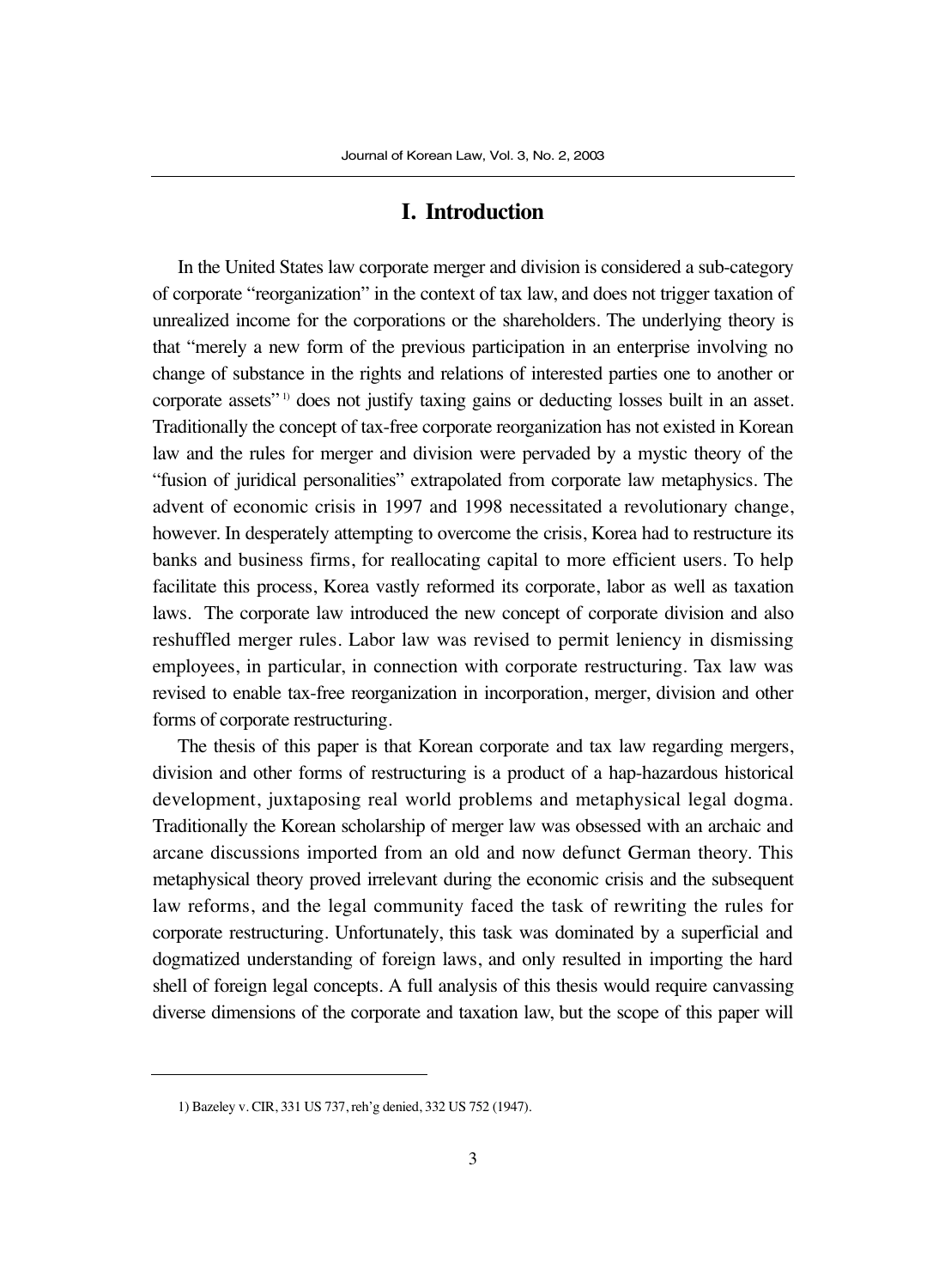be limited to the interaction or mis-interaction between the corporate and taxation laws, in particular in connection with taxing the unrealized capital gain built in the hands of a corporation or the shareholders.

## **II. Form v. Substance in Taxing Unrealized Gains**

The quintessence of tax rules regarding a merger or another form of corporate restructuring is whether and to what extent such a transaction must trigger taxation of the unrealized gain embedded in the assets of the corporate parties to the restructuring or in the shares owned by the shareholders. Risking oversimplification, the answer largely depends on the form versus substance, or a legalistic versus an economic approach to the issue. To a legalist, transferring a property from a corporation to another should be a taxable event in the same way as a transfer from an individual to another. To an economist, however, a corporation is nothing but an extension of the shareholders. A shareholder may own property directly in her name or may choose to insert a corporation in between and own the property in the name of the corporation. Seen this way, transferring a property from a shareholder to a corporation or vice versa is a mere change in legal formality. Moving property among corporations under common control does not involve any change in economic substance either.

The United States law reveals a strong influence of the economic substance idea. In *Burge* 2), the Board of tax Appeal ruled that a corporation is a person separate from its shareholders, and thus a shareholder's contribution of property into a corporation in exchange for shares is a taxable event. Subsequently, however, the Revenue Act of 1921<sup>3</sup> adopted the economic substance approach, and has been elaborating the concept of tax-free corporate organization or reorganization. A merger or consolidation is considered a subcategory of the reorganization.<sup>4)</sup> No gain or loss is recognized to an extinguished corporation if the corporation, being a party to a reorganization, exchanges property solely for stock or securities in another corporation a party to the

<sup>2)</sup> Napoleon B. Burge & C. Burge, 4 B.T.A. 732 (1926)

<sup>3)</sup> For an analysis of the Act, *see* Hellerstein, "Mergers, Taxes and Realism", 71 *Harvard. L. Rev*. 254, 258-261 (1957).

<sup>4)</sup> Internal Revenue Code (hereinafter "I.R.C."), Sec. 368(a)(1)(A).

<sup>5)</sup> I.R.C. Sec. 361(a).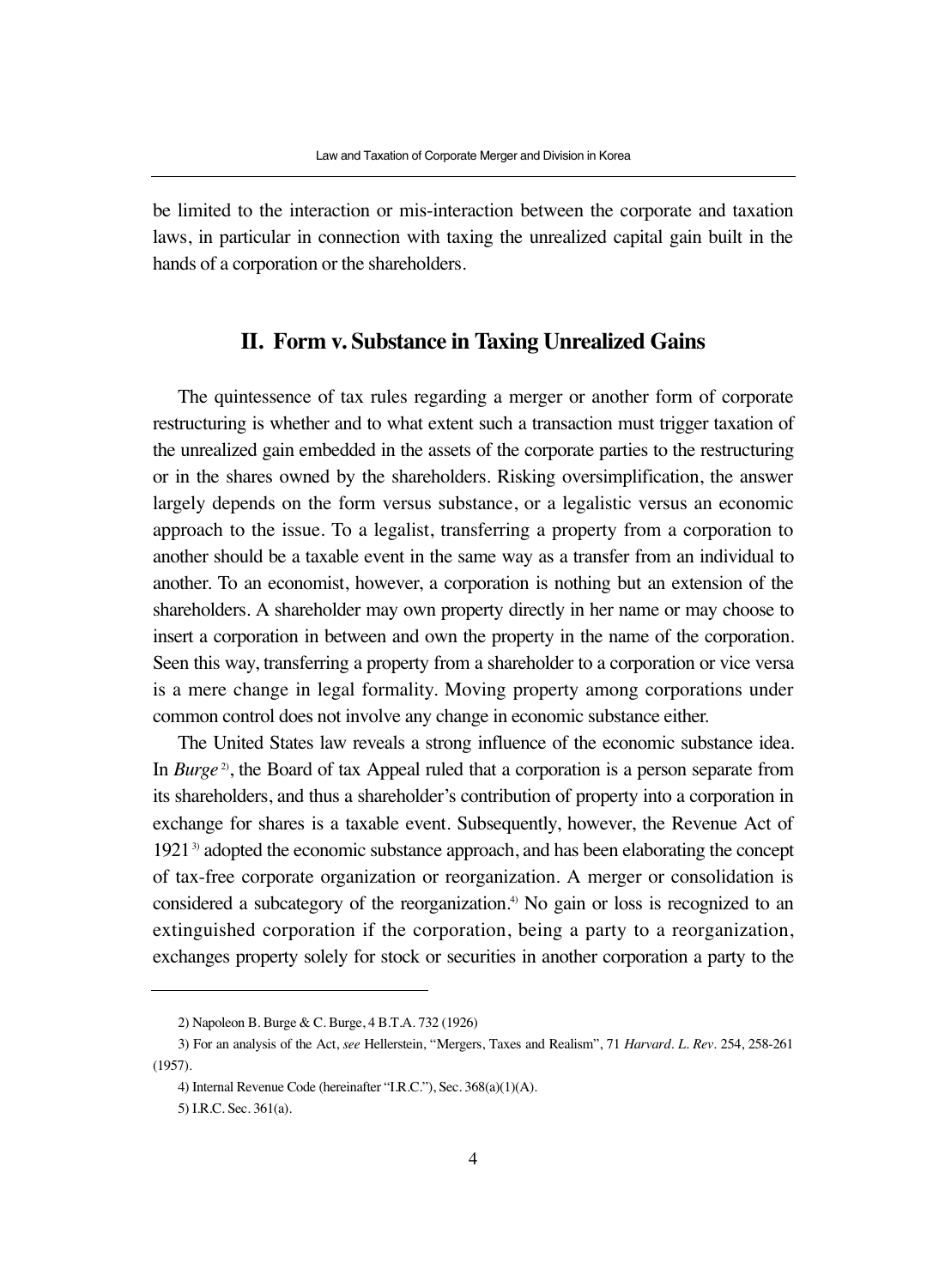reorganization, in pursuance of the plan for reorganization  $\delta$ <sup>5</sup> Neither the corporation nor a shareholder recognizes any gain or loss in connection with the exchange of the extinguished shares for the new shares issued by the corporation surviving or born from the merger.<sup>6)</sup>

In contrast, the pervasive theory of traditional Korean tax rules remained quite legalistic. If an individual transfers her property to a corporation, the gains or losses embedded in the property was recognized even if she controls the corporation.<sup>7)</sup> For a merger, Korean law in principle taxes an extinguished corporation on the difference between the aggregate book value or the basis of the corporation's net assets and the value of the new shares that the shareholders receive in exchange for the old shares in the extinct corporation.8) Also a shareholder was taxed on the difference between the value of the new shares and the acquisition cost or the basis of the old shares before the merger or consolidation.<sup>9)</sup>

# **III. Science v. Dogma**

Nevertheless, there was an interesting spin in the Korean merger tax rules, involving the concept of "value" of the new shares. Where a corporation is liquidated for distribution of the proceeds to the shareholders, the corporation is taxed on the difference between the "value" of the net asset and the basis of the net asset,<sup>10)</sup> and the term "value" here was construed to mean the market value of the net assets. In contrast, the term "value" of the shares issued for a merger was construed to mean the par value of the shares.11) Obviously reference to the par value could easily result in a tax-free merger, because par value of shares does not have economic meaning.

Where does the idea of valuation at par come from? Indeed the par valuation was a teleological mean to enable a tax-free merger in approximation. The rationale of taxfree merger, however, was not economic substance but a mystic theory that a merger

<sup>6)</sup> I.R.C. Sec. 361(c) and 354(a).

<sup>7)</sup> Income Tax Act, art. 88(1).

<sup>8)</sup> Corporate Tax Act, art. 43(3), before complete restatement by Law. No. 5581 of Dec. 28, 1998.

<sup>9)</sup> Income Tax Act, art. 17(2)(4).

<sup>10)</sup> Corporate Tax Act, note 8, art. 43(1).

<sup>11)</sup> Supreme Court of Korea Decision No. 93Nu12961 dated November 4, 1994.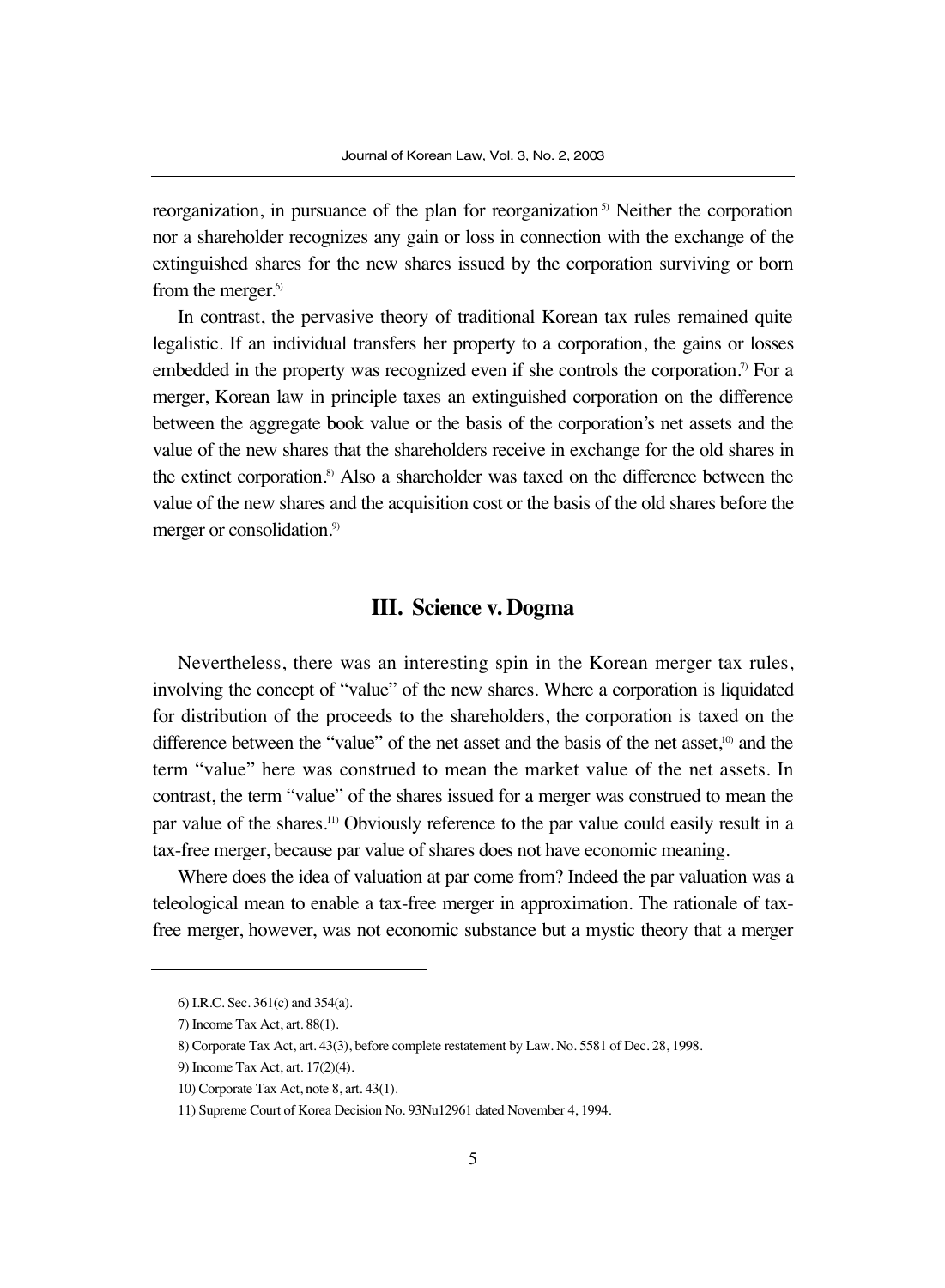involves a fusion of the juridical personalities of the merging and merged corporations. In the history of corporate law, this fusion theory dates back to the German scholarship before 1937, as an antithesis to the so-called "in-kind contribution" theory. The controversy between the two theories basically perished once the Aktiengesetz of 1937 solved the issues which had originated the controversy. Strangely, this controversy was imported into and survived in the contemporary Korean scholarship, and almost every commentator sides with the fusion theory. This then was extrapolated into the area of taxation. The idea that a merger is a fusion of two juridical persons naturally leads to the consequence that a merger should not trigger any tax, because the merged companies must be considered one and a single person as if they had been so from the start.

At a superficial glance, the fusion theory may appear the same as the economic substance approach. In the fusion theory, a merger is not a taxable event because two corporations are regarded to have been one from the start. In the economic substance approach, a merger is not a taxable event because it involves a mere change in legal formality. They may sound similar, but are very different. First, the fusion theory naturally mandates the summation of the two corporations' accounting books, or the pooling method in the jargon of financial accounting. This result of course distorts financial accounting, which in principle demands the so-called purchase method or the idea that the assets and liabilities must be valued at the current price as of the date of merger. Second, the fusion theory can only apply to a merger. It cannot justify tax-free reorganization for other forms of corporate restructuring. For example, suppose a corporation contributes all its property to another corporation in exchange for shares issued by the latter, distributes all the shares to the shareholders, and then liquidates. In economic substance, the final sum of these transactions is not any different from a merger. From a tax policy perspective, no reason exists to distinguish this transaction from a merger. The fusion theory, however, would not provide any rationale for tax freedom, because this transaction is not a merger. Thirdly and most important, resorting to a metaphysical theory defies *ab initio* any scientific analysis of tax policy. For example, suppose a small Mom & Pop hamburger store is acquired by McDonald in the form of a merger, and Mom & Pop becomes a 0.00001% shareholder of McDonald. Is this merger a mere change in legal form without substance? It is preposterous that this merger should remain non-taxable because a merger is a fusion of two personalities.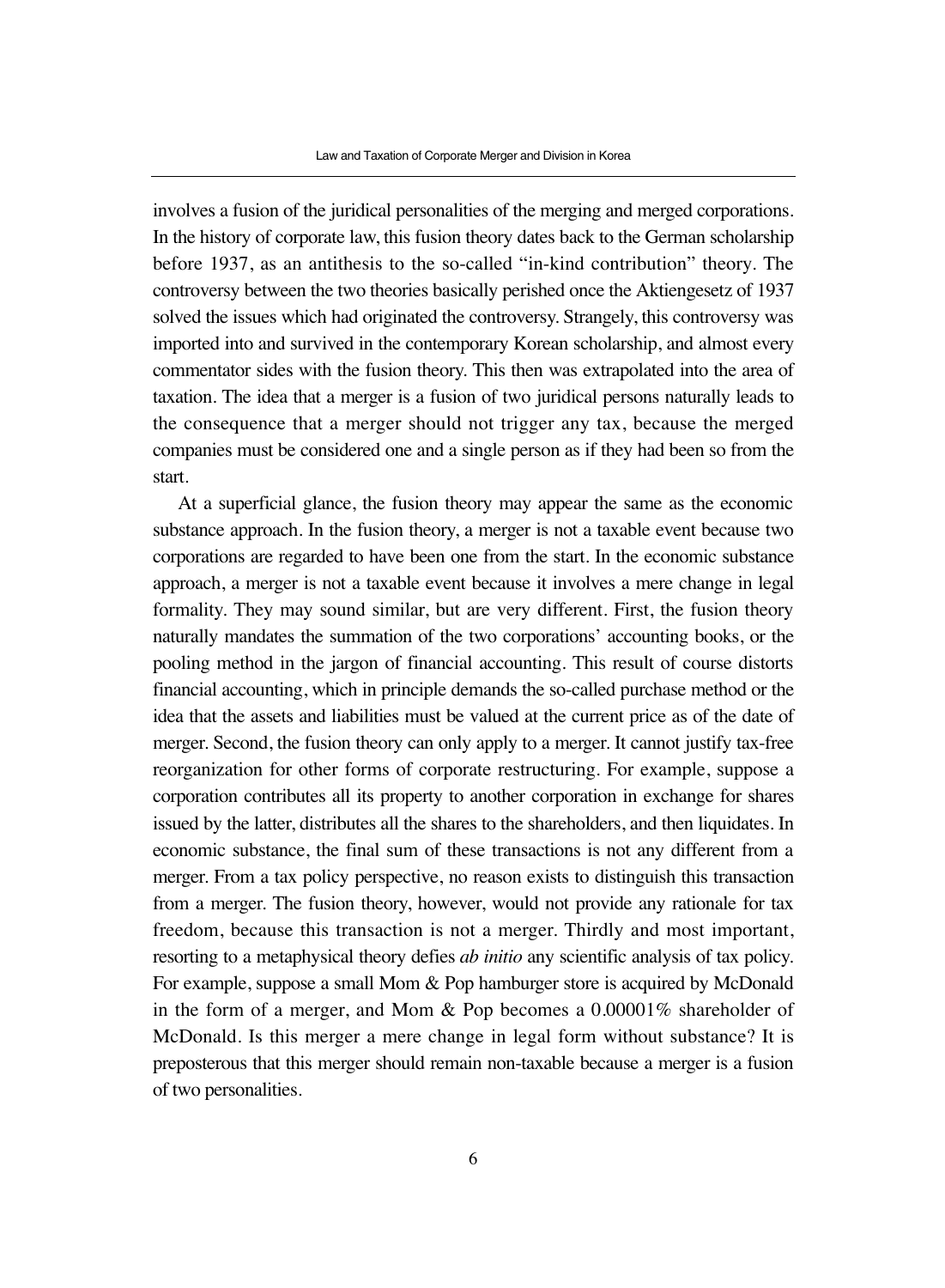The tax issue for corporate restructuring is whether the restructuring should be considered or made a realization event for recognizing the capital gain or loss accumulated in the assets owned by or shares issued by a corporation. The answer can only come from a scientific analysis of the merits and demerits of taxing the capital gain. Seen this way, a merger or another form of corporate restructuring cannot be considered a realization or a non-realization event by itself. It should or should not trigger taxes depending on the economic substance of the transaction. Moreover, an even more fundamental question surfaces: Can it be taken for granted that a mere change in legal form should not trigger taxation? The issue involves a classical case of the lock-in effect of capital gains taxation; Taxing capital gains on a realization basis creates an incentive for taxpayers to hold-on to an existing asset even if re-allocation of the assets are more efficient from the perspective of the whole society. Narrowing the case to corporate restructuring, an argument can be made that exempting the capital gain will enable businesses to take a legal form that would better suit the shareholders and the whole economy.

The case is not that simple, however. First, the very effect of the lock-in effect results from the failure to tax all income on a pure accretion basis. Namely, lock-in effect arises because the appreciation in property value is taxed on a realization basis, as compared to many other forms of capital income currently taxed as they accrue. Exempting capital gains taxation will thus widen the gap between the assets taxed on a pure accretion basis and those taxed on a realization basis.12) Secondly and probably more importantly in the real world, the idea of tax-free reorganization causes unmanageable complexities of tax rules and difficulties in tax administration. How can one define the scope of "substantively the same business"? Left to the subjective judgments by the tax administrators, the distinction will impose heavy burden to the administrators and judges, and may devastate the rule of law. Having a highly articulated tax statute is not a panacea either. The U.S. experience shows that discrepancy will still arise between the statutory requirements and the intuitive notion of a mere change in form, creating incessant disputes between taxpayers and the administration. The court-made rules of the business purpose requirement<sup>13)</sup> or the

<sup>12)</sup> Patric H. Hendershott et als, "Effects of Capital Gains Taxes on Revenue and Economic Efficiency", XLIV *National Tax J*. 21.

<sup>13)</sup> *Gergory v. Helvering*, 293 US 465 (1935)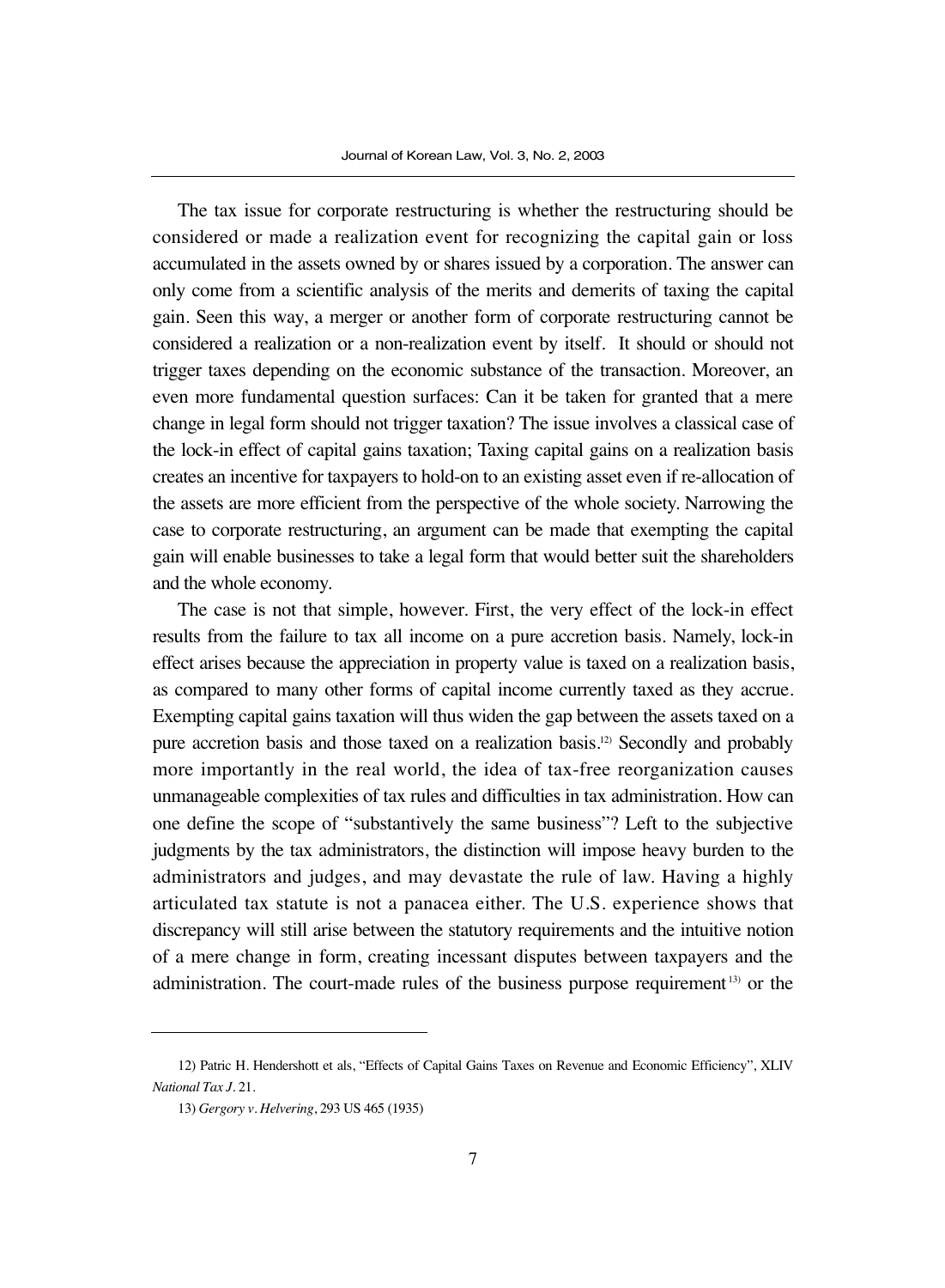continuity of interest doctrine<sup>14)</sup> remain largely subjective judgments.

# **IV. Korean Tax Rules for Merger and Consolidation**

Good or bad, the current merger<sup>15)</sup> rules of Korea imported the idea of tax-free reorganization from the Untied States. The current rule is three-pronged, and separately provides for the tax effect for the merged corporation, shareholders in the merged, and the merging or surviving corporation. Unlike the old law, every merger does not automatically qualify for a tax privilege. The current law distinguishes between tax-free and taxable mergers. The qualification of a tax-free status is quite lenient, however. For a merged or extinguished corporation, a merger is tax-free if 1) the merged corporations have been in business for a year or longer, and 2) ninety-five percent (95%) or more of the compensations paid to the shareholders in the merged corporation are shares.16) The same two requirements apply for exempting capital gains taxation for the shareholders.<sup>17)</sup> For the merging or acquiring corporation, a third requirement exists that the corporation continue the taken-over business for the rest of the year and subsequent three years.18) Upon satisfying the three requirements, the acquiring corporation can revalue the acquired assets and step-up the basis to the market without paying taxes on the gain. Of course this basis step-up is not a permanent exemption but a deferral of taxes. Depreciation of the stepped-up portion is not deductible, and, at time of disposing the asset, deductible basis of the asset remain the unappreciated amount.<sup>19)</sup>

The leniency of the two or three conditions shows that the scope of tax-free merger may go well beyond the intuitive notion of a mere change in legal form. Going back to the Mom & Pop example, they will still be able to avoid taxes if they exchange their business for the 0.00001% of the shares in McDonald. This may show the survival of

<sup>14)</sup> *Cortland Specialty Co. v. CIR*, 60 F2d 937 (2nd Cir.) cert., denied 288 US 599 (1932).

<sup>15)</sup> The term "merger" hereafter includes consolidation.

<sup>16)</sup> Corporate Tax Act (hereinafter "the CTA"), art. 80(1); CTA Enforcement Decree, art. 122(1); CTA art. 16(1)(5); CTA Enforcement Decree art, 14(1)(1).

<sup>17)</sup> CTA Enforcement Decree art. 14(1)(1); Income Tax Act Enforcement Decree, art. 27(1)(1).

<sup>18)</sup> CTA art 44(1).

<sup>19)</sup> CTA Enforcement Decree art 80(4) and (5), 64(4).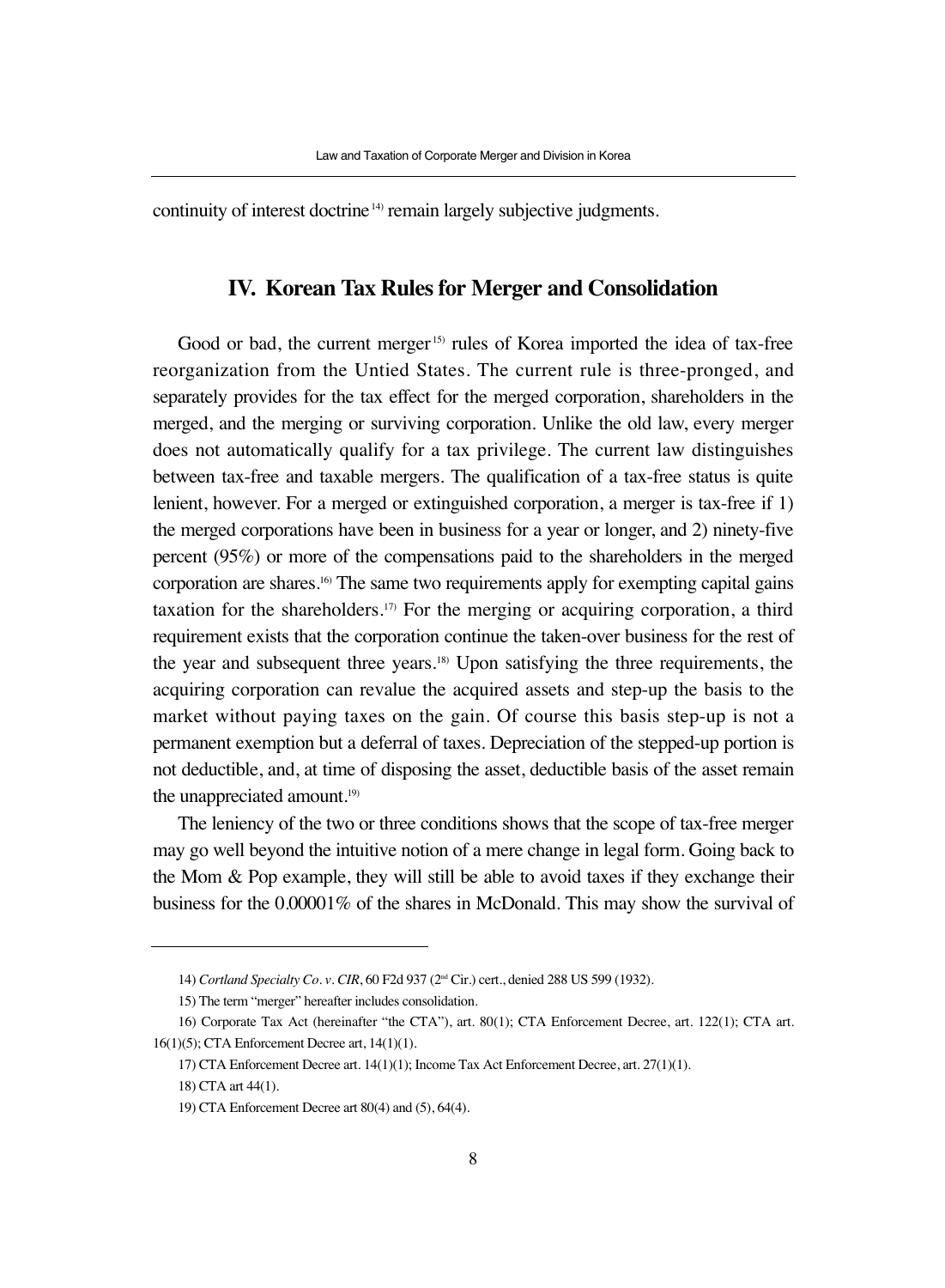the fusion theory, but probably an even better explanation is that the new Korean rules are imported from the United States law, which grants tax-free status to all statutory merger or consolidation without asking any further question. The legislative history of Korean tax reform does not show any evidence that the validity of U.S. law was ever questioned.

A second point exists that clearly shows the holdover of the old metaphysics. It concerns the legal consequence of the tax-free merger, or the technical tools for providing the tax privilege. The law does not provide that the capital gains taxation will be deferred if the two or three requirements are met. Instead it says that the shares issued by the acquiring corporation will be valued at par for the purpose of taxing the extinguished corporation or its shareholders.<sup>20)</sup> Obviously this is a holdover of the pre-1998 rules, in that the par value of shares does not carry any economic relevance in valuing them.

The question then is why and how the par valuation can achieve tax-free status. The number of shares and the consequential amount of the aggregate par value of the shares to be issued to the merged shareholders necessarily reflect the economic values of the two corporations being parties to the merger. Albeit lacking economic relevance, the aggregate par value will still amount to a certain sum that may well trigger taxes to the merged corporation or its shareholders. How can the par valuation grant tax exemption? The trick is that the acquiring corporation can control the aggregate par value of the new shares by changing the aggregate par value of its own pre-merger shares, which itself does not have any economic relevance either. For example, suppose a corporation has issued 500 shares, each denominated at 100 million Korean Won par value. Further suppose this corporation is merging with another corporation and must issue 300 shares to the merged shareholders. If the acquirer issues new shares as they are, the total par value of the new shares will be 30 billion Korean Won. If the acquirer reduces the par value of its 500 shares to half of what it was, then the par value of the new shares will also be reduced by half and become 15 billion Korean Won. Given this mechanism, Korean tax administration and courts could grant tax-free status to a merger under the pre-1998 law, and the same holds true in the current law. This detour causes unnecessary tax-driven transactions, however. Under the

<sup>20)</sup> CTA Enforcement Decree art. 14(1)(1).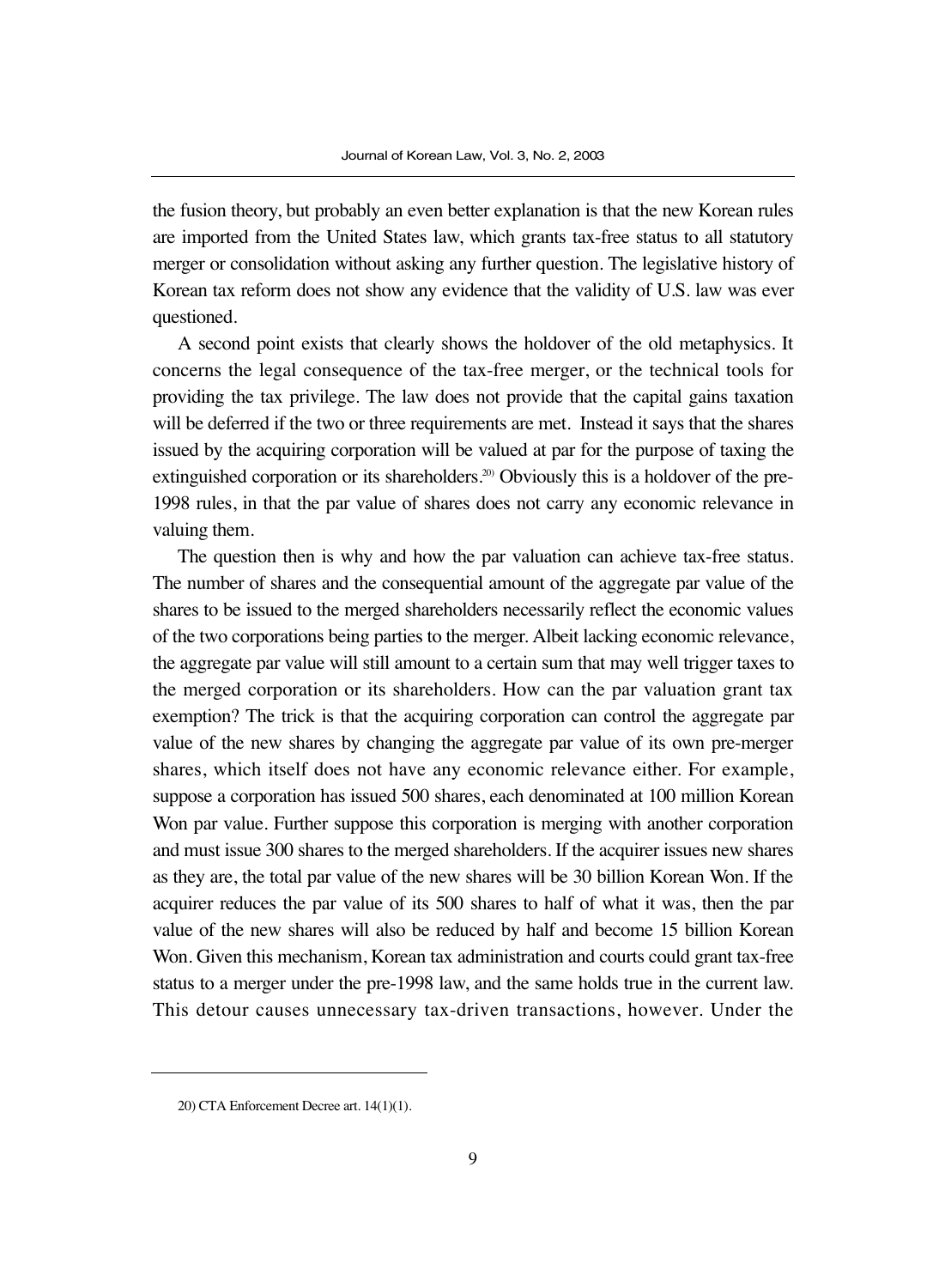Commercial Code of Korea, the aggregate par value of the shares constitutes the "legal capital" of a corporation, $21$ <sup>t</sup>) which forms the basis to determine the amount of earnings and profits that may be distributed to the shareholders without getting consents from the creditors.22) Under the KCC, accordingly, reduction of capital is permitted only after the creditors agreed on it.<sup>23)</sup> This statutory procedure of protecting the creditors involves considerable amount of time and money in that the company must obtain consents from the creditors or accelerate the repayment of the debts to the nonconsenting creditors.

Very recently in 2001, the KCC introduced the "comprehensive exchange of shares",  $24$ ) modeled after the U.S. law of share exchange.<sup>25</sup> This in essence is a merger, in that shareholders in a corporation will be forced to relinquish their shares in exchange for new shares in the acquiring corporation. The technical or formal difference is that the acquiring corporation will not directly own the assets and the liabilities of the acquired corporation and instead own all the shares in the acquired. The Korean tax statute is still silent on this new transaction, and thus the current law will obligate the acquired shareholders to pay taxes on the difference between the market value of the new shares and the purchase cost of their old shares.<sup>26)</sup> Indeed the KCC's adoption of the share exchange system is preposterous in that the triangular merger, the historical and logical predecessor of share exchange, is still missing in Korean law. In the United States, an acquiring corporation may make a target merge with or into its subsidiary, so that the target shareholders will receive the shares in the parent while the company will be merged with the subsidiary. The share exchange is a particular case of this triangular merger, in particular a reversed triangular merger. In a reversed triangular merger, a subsidiary is merged into the target. The share exchange indeed is a codified form of the reversed triangular where the merged subsidiary happens to have null or minimum existence. In the KCC, however, the share exchange provision was introduced as a special measure to help form the stock-holding companies, coupled with a new provision that enables a corporation to form a parent.<sup>27)</sup>

<sup>21)</sup> Commercial Code of Korea(hereinafter "KCC") art. 451.

<sup>22)</sup> KCC, art 462

<sup>23)</sup> KCC art 439(2) and 232.

<sup>24)</sup> KCC art. 360-2

<sup>25)</sup> Revised Model Business Corporation Act, Sec. 11.02.

<sup>26)</sup> Small shareholders in a publicly traded corporation are exempt from capital gains taxation.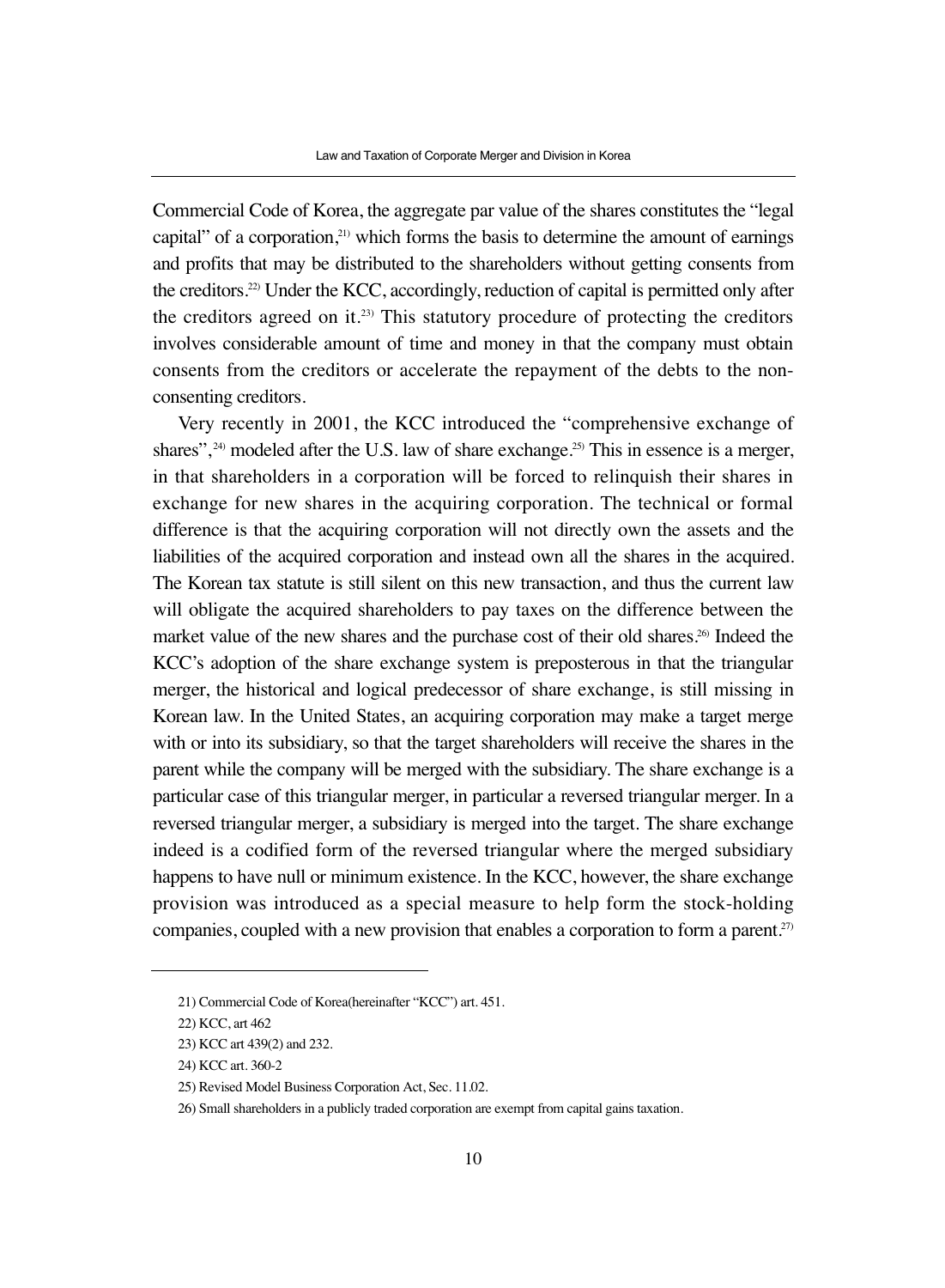This allegedly was necessary to reform the Korean Chaebol or business conglomerates. All these developments show that the recent changes in the KCC and CTA are mere hap-hazardous measures hastily introduced from foreign law.

# **V. Corporate Division.**

During the 1990s many lawyers and business executives complained that the KCC is not equipped with the system of corporate division. The law reform of 1998 introduced corporate division, which may affect the company alone or the shareholders as well.

The first category of division at the company or property level means that a company incorporates a subsidiary by moving whole or part of its assets and liabilities to the subsidiary.28) Even before the 1998 amendment, moving a particular line of business to a subsidiary was possible, but the procedure involved a time consuming and costly procedure of transferring all the individual assets and liabilities to the subsidiary, such as registering the change in title and getting consent from the debtors and creditors. Under the new law, dividing a business segment into a subsidiary is possible without taking this cumbersome procedure, on condition that the parent and subsidiary are jointly and severally liable to the creditors.<sup>29)</sup> The joint and several liabilities will be exempt if the creditor protection procedure has been consummated during the division process.<sup>30)</sup> If the subsidiary is to be merged with another corporation, the two procedures of division and merger can be combined into a single procedure called division and merger. 31)

The company level division does not affect the shareholders, and it only raises tax issues for the parent and the subsidiary. These issues are exactly the same as those for the two corporations parties to a merger, and the tax codes distinguish between a taxfree and taxable division. The conditions of the tax-free division<sup>32)</sup> include 1) the parent

<sup>27)</sup> KCC, art. 360-15.

<sup>28)</sup> KCC, art. 530-12.

<sup>29)</sup> KCC, art. 530-9 (1).

<sup>30)</sup> KCC, art. 530-9 (2) and (4)

<sup>31)</sup> KCC, art. 530-2 (2) and (3); 530-12.

<sup>32)</sup> CTA, art. 46.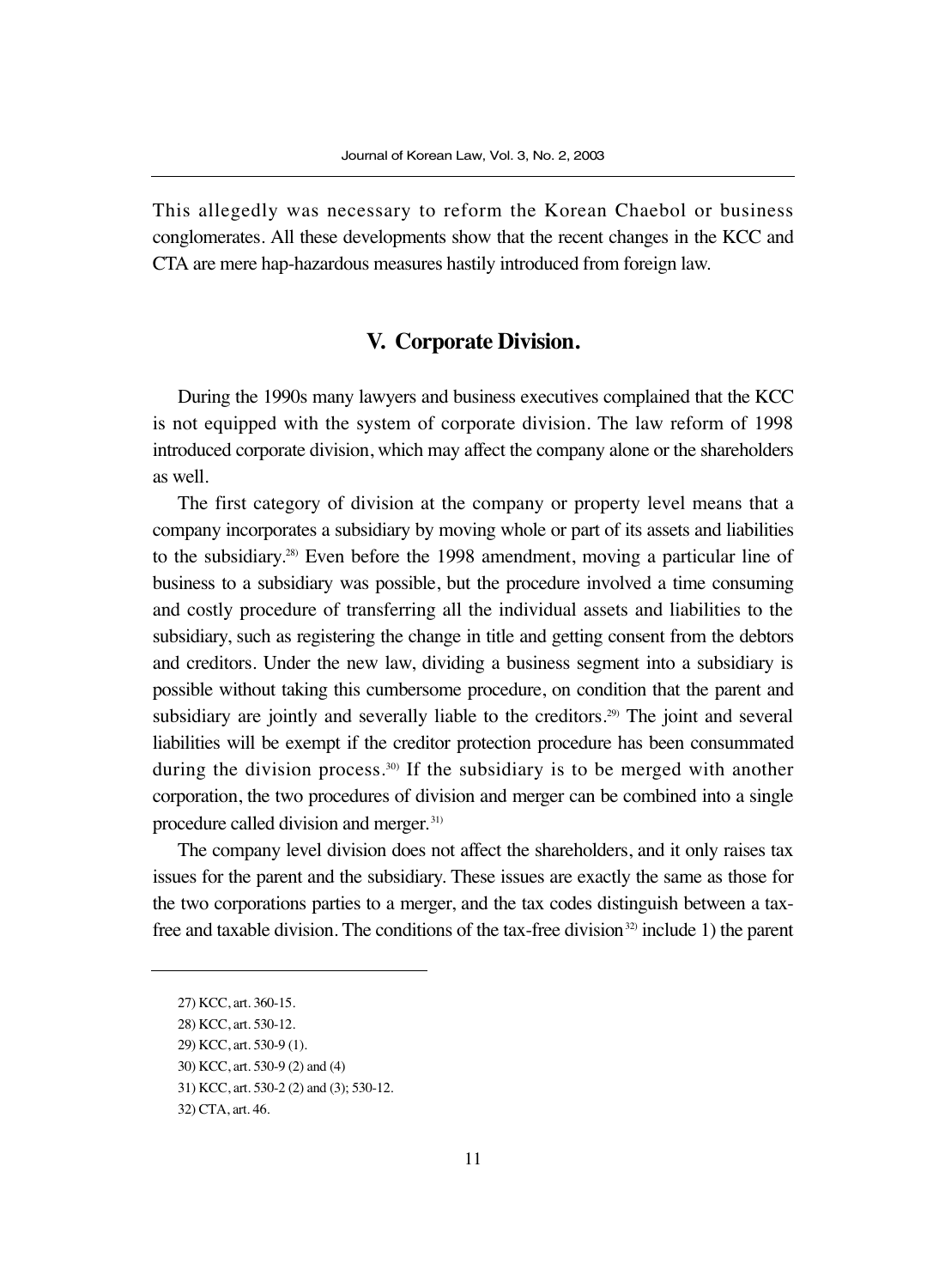has been conducting business for five years or longer, 2) the compensation to the parent is only in shares, 3) the subsidiary continues the business for the remaining terms of the year and subsequent three years, and several other conditions. Unlike a merger, however, a tax-free division does not take the twisted form of valuing the stock at par. The tax code mandates that the stocks in the subsidiary will be valued at the market price, and flatly provides that the capital gain from transferring the properties to the subsidiary will be tax-deferred. This is in stark contrast to the par valuation in the merger rules.

The second category of corporate division is the shareholder level or personal division, which means that the shares issued by the spun-off business are distributed to the shareholders, and thus the original and the spun-off companies will become sisters. In other words, the shareholder level division is a variation of the company level division in that the shares issued by the divided business does not remain in but are distributed by the company to the shareholders, and the parent-subsidiary relation will be changed to sisterhood.<sup>33)</sup> A combined procedure of division and merger is also possible. 34)

Even before the 1998, a Korean version of U.S. split-off and split-up was possible in Korea, by taking the three steps of 1) forming a subsidiary by contributing assets and liabilities, 2) giving the subsidiary shares to the shareholders in exchange for the parent shares, and 3) taking the court process of registering the reduction of capital of the parent (split-off) or liquidating the parent (split-up). A spin-off transaction, however, was not possible before 1998. It was because a corporation could not distribute the subsidiary shares to the shareholders, as a result of a metaphysical theory that distribution must be in cash or stock dividend. Stock dividend did not cover subsidiary shares. In lieu of repealing the metaphysical theory, the law reformers superimposed the system of corporate division on the old legal system.

In the tax side, a shareholder level division has tax implications for the transferor and the transferee companies, as well as the shareholders. For the transferor, the conditions for tax-free transfer are exactly the same as the company level division. Upon satisfying the conditions, however, the CTA degenerates to the idea of par valuation in determining the capital gain of the transferor.<sup>35)</sup> Accordingly the same

<sup>33)</sup> KCC, art. 530-5(1)(4); 530-6(1)(3).

<sup>34)</sup> KCC, art. 530-2 (2) and (3).